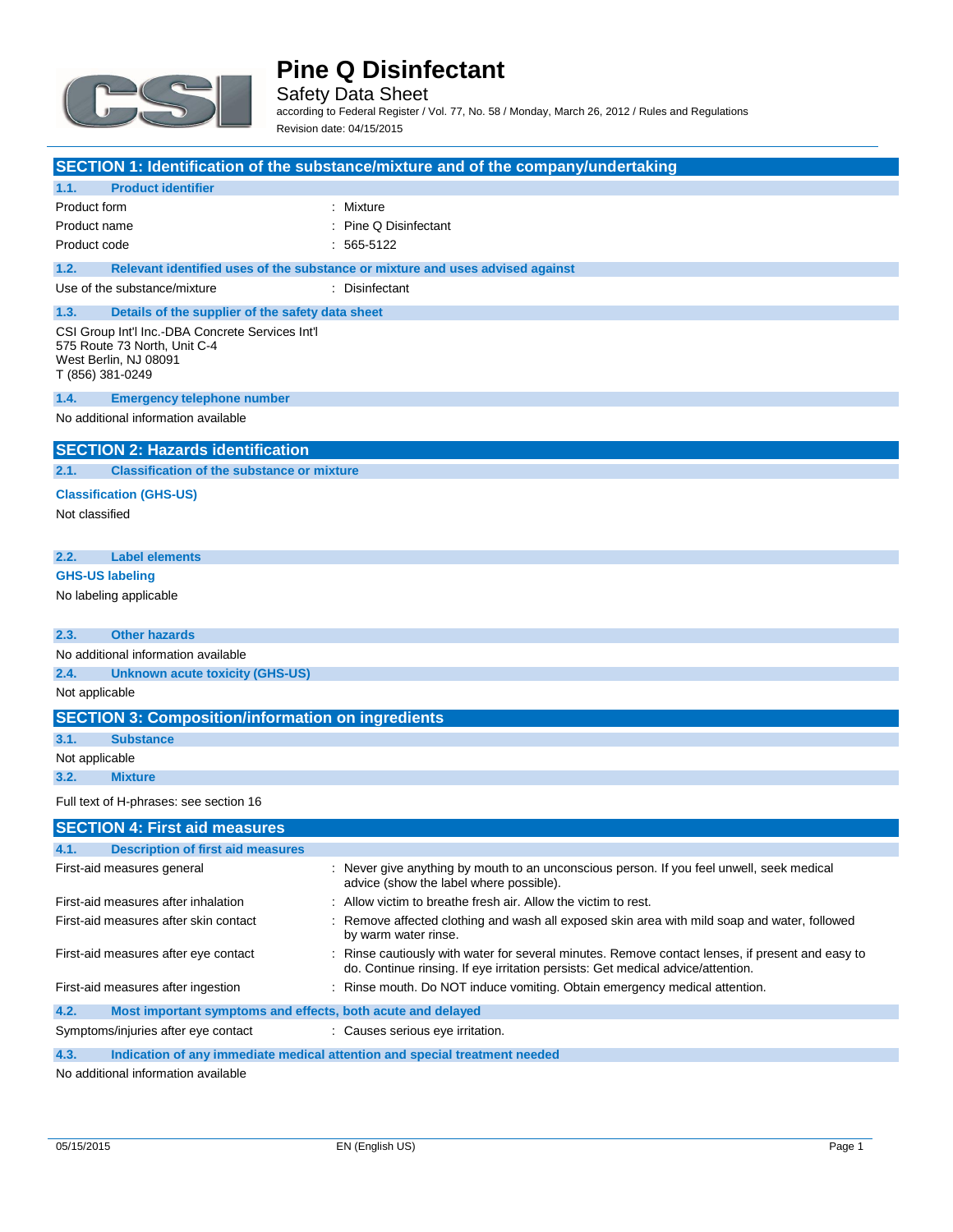# Safety Data Sheet

according to Federal Register / Vol. 77, No. 58 / Monday, March 26, 2012 / Rules and Regulations

|                                                           | <b>SECTION 5: Firefighting measures</b>                             |                                                                                                                                                                                                            |  |  |
|-----------------------------------------------------------|---------------------------------------------------------------------|------------------------------------------------------------------------------------------------------------------------------------------------------------------------------------------------------------|--|--|
| 5.1.                                                      | <b>Extinguishing media</b>                                          |                                                                                                                                                                                                            |  |  |
| Suitable extinguishing media                              |                                                                     | : Foam. Dry powder. Carbon dioxide. Water spray. Sand.                                                                                                                                                     |  |  |
| Unsuitable extinguishing media                            |                                                                     | : Do not use a heavy water stream.                                                                                                                                                                         |  |  |
| 5.2.                                                      | Special hazards arising from the substance or mixture               |                                                                                                                                                                                                            |  |  |
|                                                           | No additional information available                                 |                                                                                                                                                                                                            |  |  |
| 5.3.                                                      | <b>Advice for firefighters</b>                                      |                                                                                                                                                                                                            |  |  |
| Firefighting instructions                                 |                                                                     | : Use water spray or fog for cooling exposed containers. Exercise caution when fighting any<br>chemical fire. Prevent fire-fighting water from entering environment.                                       |  |  |
|                                                           | Protection during firefighting                                      | : Do not enter fire area without proper protective equipment, including respiratory protection.                                                                                                            |  |  |
|                                                           | <b>SECTION 6: Accidental release measures</b>                       |                                                                                                                                                                                                            |  |  |
| 6.1.                                                      | Personal precautions, protective equipment and emergency procedures |                                                                                                                                                                                                            |  |  |
| 6.1.1.                                                    | For non-emergency personnel                                         |                                                                                                                                                                                                            |  |  |
|                                                           | <b>Emergency procedures</b>                                         | : Evacuate unnecessary personnel.                                                                                                                                                                          |  |  |
| 6.1.2.                                                    | For emergency responders                                            |                                                                                                                                                                                                            |  |  |
|                                                           | Protective equipment                                                | Equip cleanup crew with proper protection.                                                                                                                                                                 |  |  |
|                                                           | <b>Emergency procedures</b>                                         | : Ventilate area.                                                                                                                                                                                          |  |  |
| 6.2.                                                      | <b>Environmental precautions</b>                                    |                                                                                                                                                                                                            |  |  |
|                                                           |                                                                     | Prevent entry to sewers and public waters. Notify authorities if liquid enters sewers or public waters.                                                                                                    |  |  |
| 6.3.                                                      | Methods and material for containment and cleaning up                |                                                                                                                                                                                                            |  |  |
|                                                           | Methods for cleaning up                                             | : Soak up spills with inert solids, such as clay or diatomaceous earth as soon as possible. Collect<br>spillage. Store away from other materials.                                                          |  |  |
| 6.4.                                                      | <b>Reference to other sections</b>                                  |                                                                                                                                                                                                            |  |  |
| See Heading 8. Exposure controls and personal protection. |                                                                     |                                                                                                                                                                                                            |  |  |
|                                                           | <b>SECTION 7: Handling and storage</b>                              |                                                                                                                                                                                                            |  |  |
| 7.1.                                                      | <b>Precautions for safe handling</b>                                |                                                                                                                                                                                                            |  |  |
|                                                           | Precautions for safe handling                                       | Wash hands and other exposed areas with mild soap and water before eating, drinking or<br>smoking and when leaving work. Provide good ventilation in process area to prevent formation<br>of vapor.        |  |  |
|                                                           | Hygiene measures                                                    | : Wash hands and forearms thoroughly after handling.                                                                                                                                                       |  |  |
| 7.2.                                                      | Conditions for safe storage, including any incompatibilities        |                                                                                                                                                                                                            |  |  |
|                                                           | Storage conditions                                                  | Keep only in the original container in a cool, well ventilated place away from heat, hot surfaces,<br>sparks, open flame and other ignition sources. No smoking. Keep container closed when not in<br>use. |  |  |
|                                                           | Incompatible products                                               | Strong bases. Strong acids.                                                                                                                                                                                |  |  |
|                                                           | Incompatible materials                                              | Sources of ignition. Direct sunlight.                                                                                                                                                                      |  |  |
| 7.3.                                                      | <b>Specific end use(s)</b>                                          |                                                                                                                                                                                                            |  |  |

| <b>SECTION 8: Exposure controls/personal protection</b> |                            |                |  |
|---------------------------------------------------------|----------------------------|----------------|--|
| 8.1.                                                    | <b>Control parameters</b>  |                |  |
|                                                         | <b>Pine Q Disinfectant</b> |                |  |
| <b>ACGIH</b>                                            |                            | Not applicable |  |
| <b>OSHA</b>                                             |                            | Not applicable |  |

| 8.2.<br><b>Exposure controls</b> |                                                                            |     |
|----------------------------------|----------------------------------------------------------------------------|-----|
| Personal protective equipment    | : Avoid all unnecessary exposure.                                          |     |
|                                  |                                                                            |     |
| Hand protection                  | : Wear protective gloves/eye protection/face protection protective gloves. |     |
| Eye protection                   | : Chemical goggles or safety glasses.                                      |     |
| Respiratory protection           | : Wear appropriate mask.                                                   |     |
|                                  |                                                                            |     |
| 05/15/2015                       | EN (English US)                                                            | 2/5 |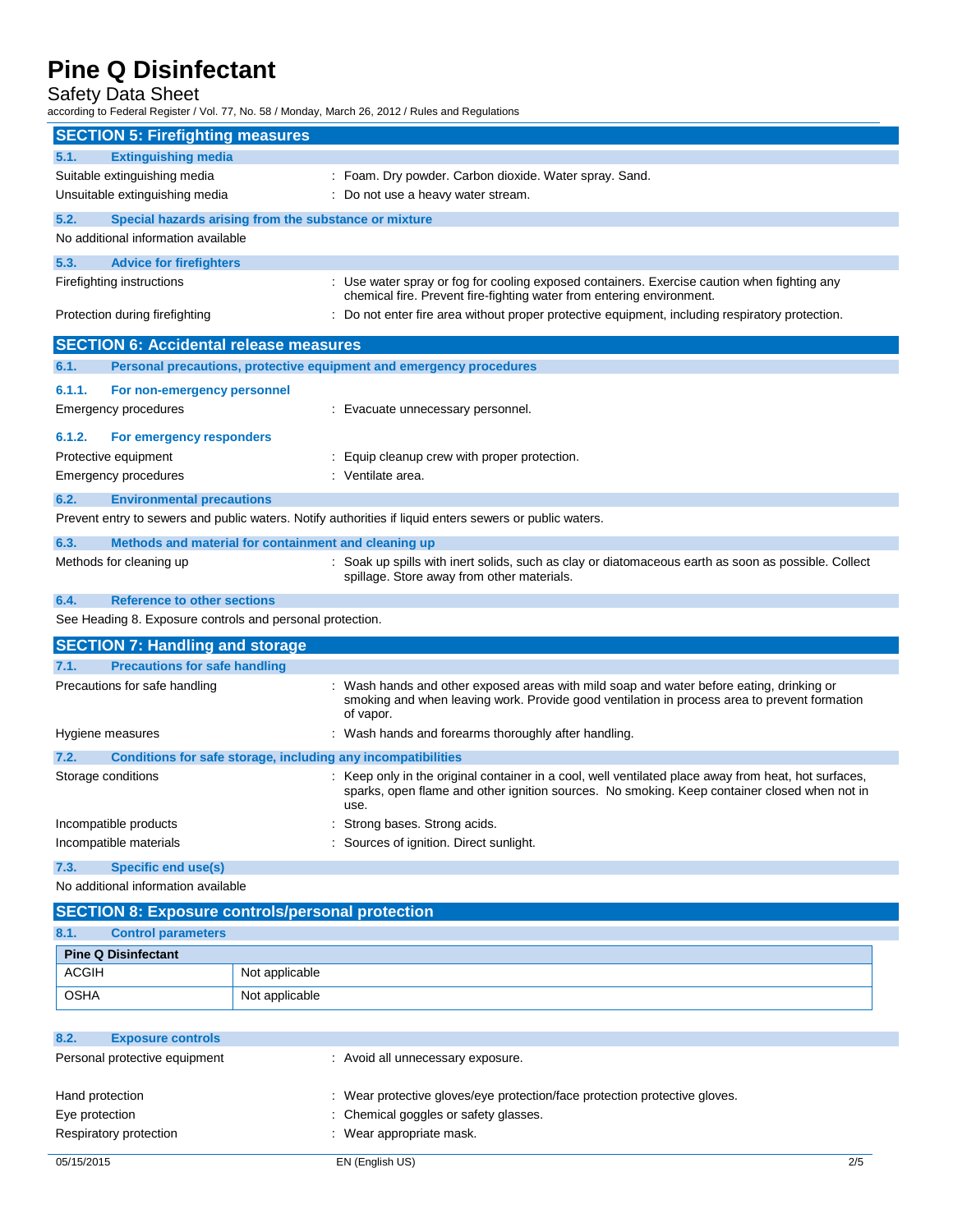Safety Data Sheet

according to Federal Register / Vol. 77, No. 58 / Monday, March 26, 2012 / Rules and Regulations Other information **Other information** : Do not eat, drink or smoke during use. **SECTION 9: Physical and chemical properties 9.1. Information on basic physical and chemical properties** Physical state in the state of the state of the state in the state of the state of the state in the state of the state of the state of the state of the state of the state of the state of the state of the state of the state Color : Green : Green : Green : Green : Green : Green : Green : Green : Green : Green : Green : Green : Green : Green : Green : Green : Green : Green : Green : Green : Green : Green : Green : Green : Green : Green : Green Odor : Pine Odor threshold **in the state of the state of the state of the state of the state of the state of the state of the state of the state of the state of the state of the state of the state of the state of the state of the stat** pH : 10 Melting point **in the case of the case of the case of the case of the case of the case of the case of the case of the case of the case of the case of the case of the case of the case of the case of the case of the case of** Freezing point **in the case of the Contract Contract Contract Contract Contract Contract Contract Contract Contract Contract Contract Contract Contract Contract Contract Contract Contract Contract Contract Contract Contrac** Boiling point : 212 - 220 °F Flash point : ≥ 200 °F Relative evaporation rate (butyl acetate=1) : No data available Flammability (solid, gas) **in the set of the set of the set of the set of the set of the set of the set of the set of the set of the set of the set of the set of the set of the set of the set of the set of the set of the s** Explosion limits **Explosion** limits **Explosion** limits **Explosion** in the set of  $\mathbb{R}$  and  $\mathbb{R}$  and  $\mathbb{R}$  are set of  $\mathbb{R}$  and  $\mathbb{R}$  are set of  $\mathbb{R}$  and  $\mathbb{R}$  are set of  $\mathbb{R}$  and  $\mathbb{R}$  are set Explosive properties **in the set of the set of the set of the set of the set of the set of the set of the set of the set of the set of the set of the set of the set of the set of the set of the set of the set of the set of** Oxidizing properties **in the contract of the Contract August** 2012 : No data available Vapor pressure in the set of the set of the set of the Vapor pressure in the Vapor pressure Relative density in the set of the set of the set of the set of the set of the set of the set of the set of the set of the set of the set of the set of the set of the set of the set of the set of the set of the set of the Relative vapor density at 20 °C : Same as water Solubility : Soluble in water. Water: Solubility in water of component(s) of the mixture : • : 22 g/100ml • : • : 103 g/100ml • : 42 g/100ml • : 66 g/100ml Log Pow : No data available Log Kow **: No data available** Auto-ignition temperature **interest and the Contract Contract Auto-** : No data available Decomposition temperature : No data available Viscosity : No data available Viscosity, kinematic **intervalse in the Contract of Contract Available** : No data available Viscosity, dynamic **intervalse in the Contract of Contract Available** : No data available **9.2. Other information**

| <b>SECTION 10: Stability and reactivity</b>          |                               |  |  |  |
|------------------------------------------------------|-------------------------------|--|--|--|
| 10.1.<br><b>Reactivity</b>                           |                               |  |  |  |
| No additional information available                  |                               |  |  |  |
| 10.2.<br><b>Chemical stability</b>                   |                               |  |  |  |
| Stable under normal conditions. Not established.     |                               |  |  |  |
| 10.3.<br><b>Possibility of hazardous reactions</b>   |                               |  |  |  |
| Not established.                                     |                               |  |  |  |
| <b>Conditions to avoid</b><br>10.4.                  |                               |  |  |  |
| Direct sunlight. Extremely high or low temperatures. |                               |  |  |  |
| 10.5.                                                | <b>Incompatible materials</b> |  |  |  |
| Strong acids. Strong bases.                          |                               |  |  |  |
| <b>Hazardous decomposition products</b><br>10.6.     |                               |  |  |  |
| Fume, Carbon monoxide, Carbon dioxide,               |                               |  |  |  |
| <b>SECTION 11: Toxicological information</b>         |                               |  |  |  |
| 11.1.<br>Information on toxicological effects        |                               |  |  |  |
| Acute toxicity                                       | : Not classified              |  |  |  |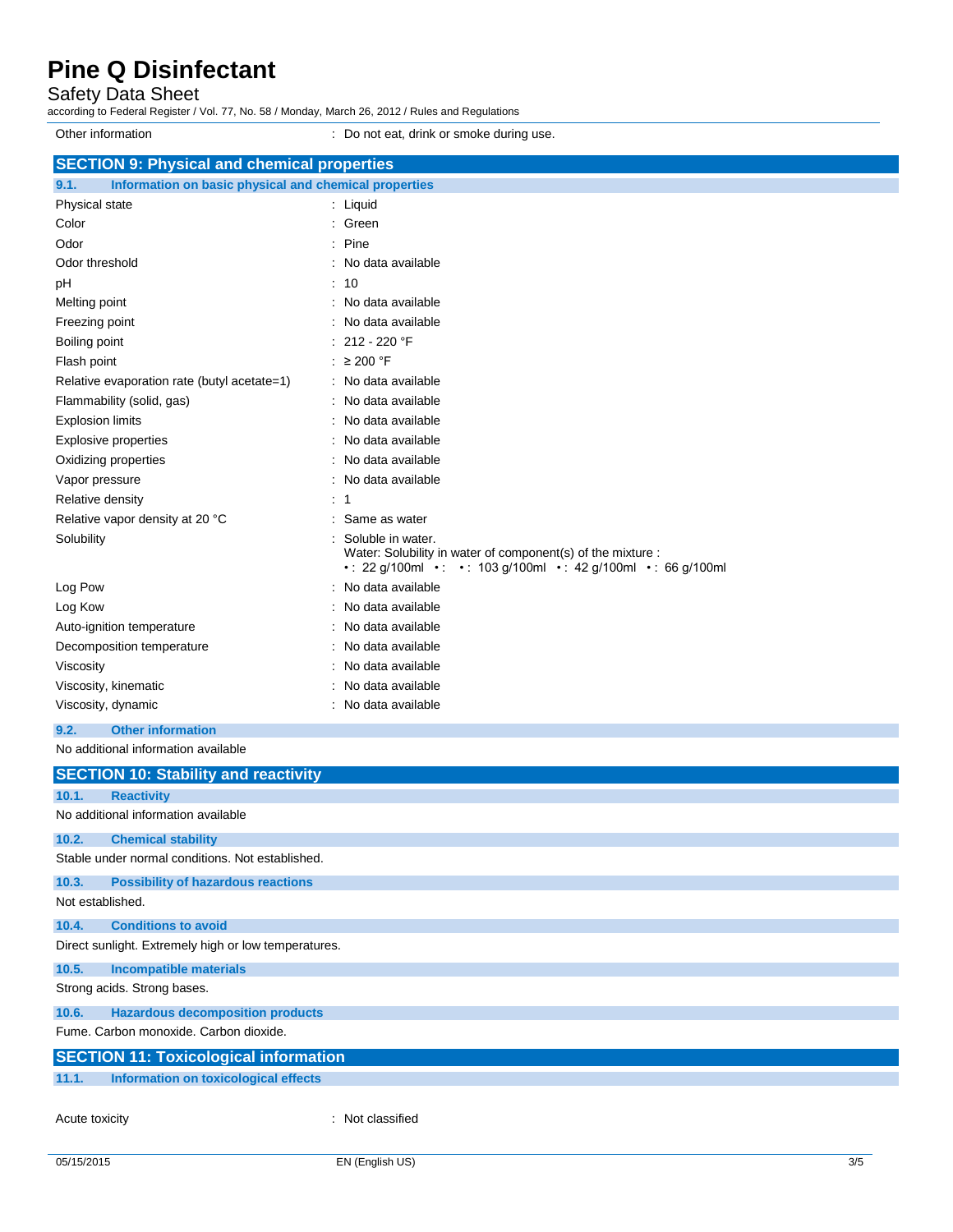# Safety Data Sheet

according to Federal Register / Vol. 77, No. 58 / Monday, March 26, 2012 / Rules and Regulations

| Skin corrosion/irritation                              |  | : Not classified                                                    |  |
|--------------------------------------------------------|--|---------------------------------------------------------------------|--|
|                                                        |  | pH: 10                                                              |  |
| Serious eye damage/irritation                          |  | : Not classified                                                    |  |
|                                                        |  | pH: 10                                                              |  |
| Respiratory or skin sensitization                      |  | : Not classified                                                    |  |
| Germ cell mutagenicity                                 |  | : Not classified                                                    |  |
| Carcinogenicity                                        |  | : Not classified                                                    |  |
| Reproductive toxicity                                  |  | : Not classified                                                    |  |
| Specific target organ toxicity (single exposure)       |  | : Not classified                                                    |  |
| Specific target organ toxicity (repeated<br>exposure)  |  | : Not classified                                                    |  |
| Aspiration hazard                                      |  | : Not classified                                                    |  |
| Potential Adverse human health effects and<br>symptoms |  | : Based on available data, the classification criteria are not met. |  |
| Symptoms/injuries after eye contact                    |  | : Causes serious eye irritation.                                    |  |
| <b>SECTION 12: Ecological information</b>              |  |                                                                     |  |
|                                                        |  |                                                                     |  |

**12.1. Toxicity** No additional information available

### **12.2. Persistence and degradability**

| <b>Pine Q Disinfectant</b>                |                                                      |  |  |
|-------------------------------------------|------------------------------------------------------|--|--|
| Persistence and degradability             | Not established.                                     |  |  |
| 12.3.<br><b>Bioaccumulative potential</b> |                                                      |  |  |
| <b>Pine Q Disinfectant</b>                |                                                      |  |  |
| Bioaccumulative potential                 | Not established.                                     |  |  |
|                                           |                                                      |  |  |
| 12.4.<br><b>Mobility in soil</b>          |                                                      |  |  |
| No additional information available       |                                                      |  |  |
| 12.5.<br><b>Other adverse effects</b>     |                                                      |  |  |
| Effect on the global warming              | : No known ecological damage caused by this product. |  |  |

|       | Other information                          | : Avoid release to the environment.                                       |
|-------|--------------------------------------------|---------------------------------------------------------------------------|
|       | <b>SECTION 13: Disposal considerations</b> |                                                                           |
| 13.1. | <b>Waste treatment methods</b>             |                                                                           |
|       | Waste disposal recommendations             | : Dispose in a safe manner in accordance with local/national regulations. |
|       | Ecology - waste materials                  | : Avoid release to the environment.                                       |

## **SECTION 14: Transport information**

## **ADR**

No additional information available

#### **Transport by sea**

No additional information available

#### **Air transport**